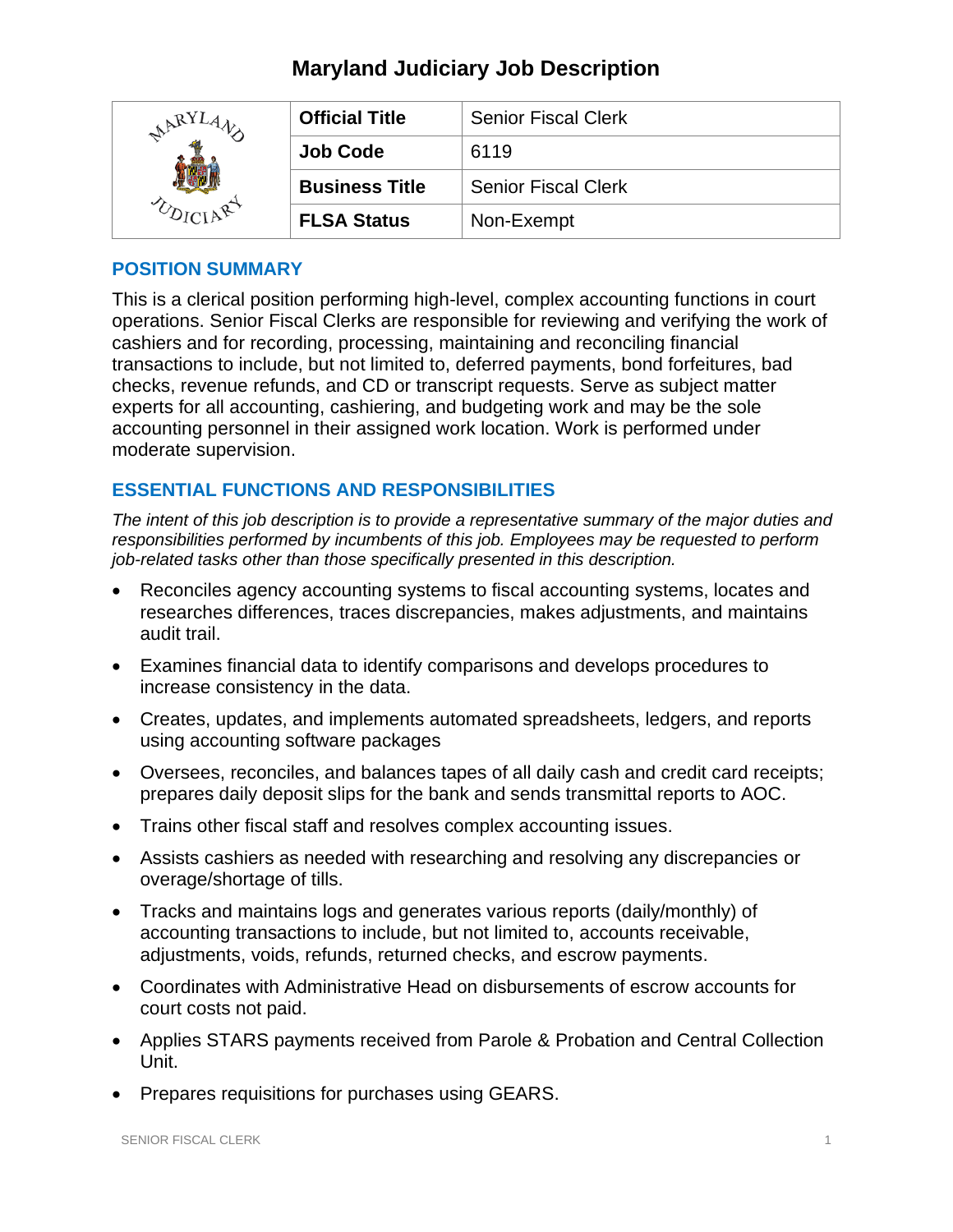# **Maryland Judiciary Job Description**

- Prepares certificate of deposits and bank slips; records escrow payments.
- Reconciles agency credit card payments with funds received by AOC.
- Maintains ledgers and reconciles monthly bank statements.
- Processes overdue accounts and submits to Central Collection Unit.
- Purchases office supplies and maintains inventories.

## **MINIMUM QUALIFICATIONS**

#### **Education and Experience**

- High school diploma (or GED equivalent).
- Three (3) years of fiscal or accounting work experience.

#### **Note:**

- A Bachelor's Degree may substitute two (2) years of required work experience.
- A Paralegal/Associates Degree or 60 college credits may substitute two (2) years of required work experience.
- A Paralegal Certificate may substitute one (1) year of required work experience.

## **KNOWLEDGE, SKILLS, AND ABILITIES**

#### **Knowledge of:**

- Generally Accepted Accounting Principles (GAAP) or Governmental Accounting and Financial Reporting Standards (GASB).
- Principles and practices of bookkeeping and accounting in order to review, verify, record, adjust, and balance financial transactions.
- Office equipment including, but not limited to, computers, telephones, copiers, scanners, fax machines, etc.

#### **Skill in:**

- Managing priorities to meet critical deadlines while multitasking.
- Basic English and arithmetic to include, but not limited to, spelling, punctuation, addition, subtraction, multiplication, and division.
- Accuracy and attention to detail.
- Analyzing records, reports, and other business and financial documents and noting details and facts pertinent to the audit assignment.
- Organization and time management.
- The use of Microsoft Office products to include, but not limited to, Excel, Word, PowerPoint, Outlook, etc.

## **Ability to:**